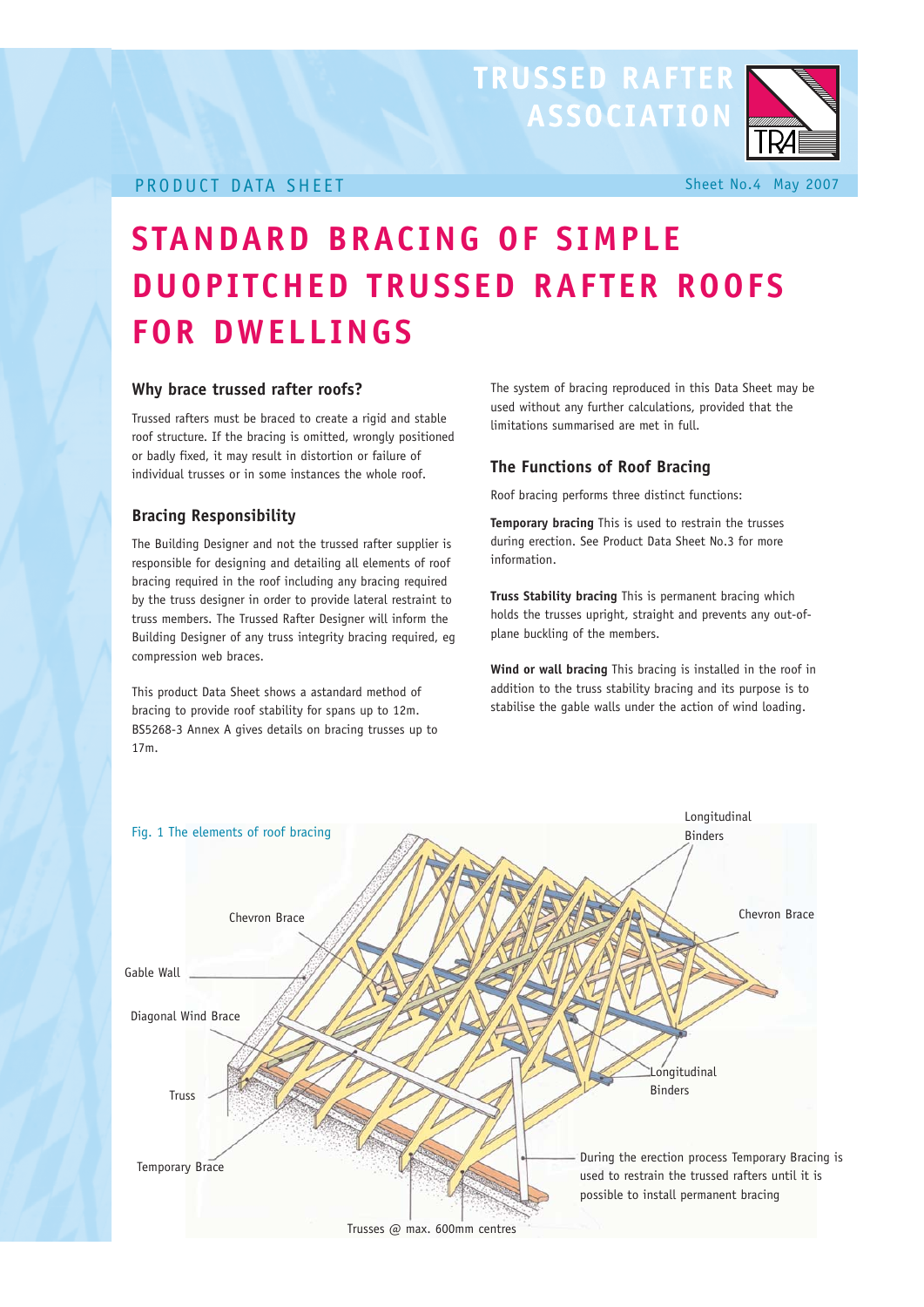

#### **Application of Standard Bracing**

The standard bracing method given in this Product Data Sheet is for use in the bracing of trussed rafter roofs up to 12m in span. The use of this system, however, is dependent upon the wind loads imposed on the roof and Table 1 (see page 4) shows how the allowable span of the roof is affected by the building's exposure to wind speed.

Notwithstanding Table 1, the use of this standard bracing method does not apply to buildings erected upon long stretches of open, fairly level country with no shelter such as flat coastal fringes, fens, airfields or large open areas of fen, moor or farmland.

#### **Conditions of Use**

In using this standard method of roof bracing the following conditions must be observed:

- For masonry walls the maximum unsupported length must not exceed 9m between returns, buttresses or chimneys.
- The masonry wall must be at least 180mm thick for solid walls and 190mm for cavity walls.
- The maximum trussed rafter spacing is not to exceed 600mm.
- Maximum floor to ceiling height is 2.6m.
- Plasterboard ceilings of 9.5mm for trusses at 450 centres or 12mm for trusses at 600mm centres respectively.
- Bracing members to be 89mm min. width with 22mm min. depth with a 2134mm2 min. cross sectional area nailed to every adjacent trussed rafter with 2 x 3.35mm diameter galvanised wire nails with a length at least 32mm longer than the bracing thickness (normally 65mm long nails are used). Nails should be no closer than 50mm to the cut end of any brace.

NOTE: 3.1mm machine nails may be used in lieu of 3.35mm standard wire nails.

- Bracing members may be jointed by overlapping over at least two trussed rafters.
- At least 4 rafter diagonal braces (see Fig. 1) are fixed to the underside of rafters at approx. 45°.
- Longitudinal bracing (see Fig. 1) is located at all node points (including the apex but excluding support points).
- Other such bracing as may be required by the truss designer should be incorporated.
- Chevron bracing (see Figs 1 & 8) should be included for spans over 8m.
- Attention is drawn to the need for lateral restraint straps to brickwork in accordance with the Building Regulations.

Fig. 2 Positions of longitudinal braces



#### Fig. 3 The fixing of longitudinal braces





#### Fig. 4 Position of diagonal wind braces









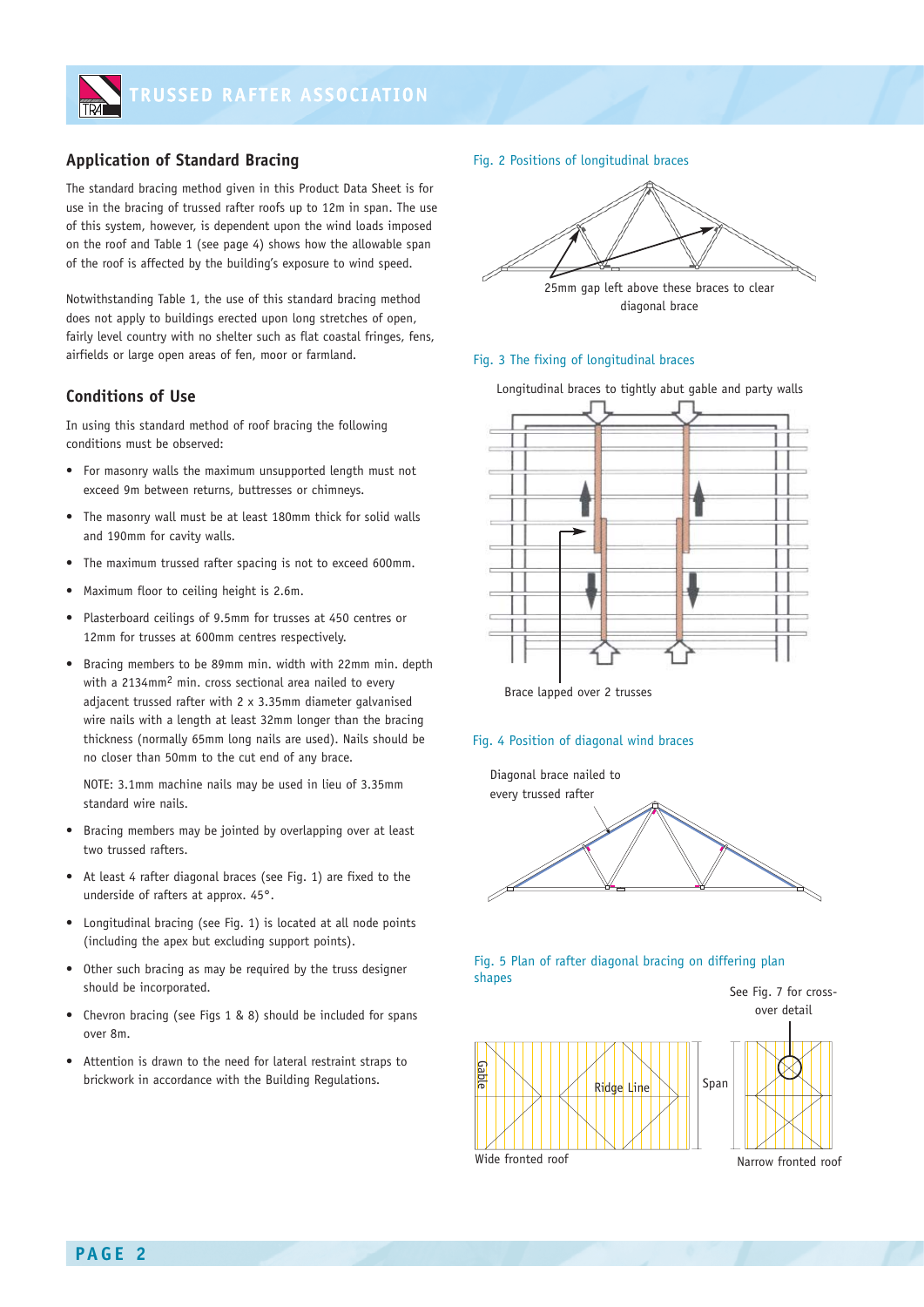#### **Other considerations**

If an insulation material is installed on top of the rafters it may reduce the effect of the tiling batten restraint to rafters. Additional bracing may, therefore, be required underneath the rafter as specified by the truss designer.

Plasterboard should be fixed directly to the face of the ceiling tie members of the trussed rafters or continuous counter battens.

Where plasterboard is omitted the ceiling tie members need to be braced at all nodes and one or more additional longitudinal brace may be required in the bays as determined by the trussed rafter design. Diagonal bracing in the outer ceiling tie bays should also be fixed at 45degrees and extend the length of the building.

#### **Chevron bracing**

Chevron bracing is needed to ensure stability on duopitch roof spans over 8m and monopitch roof spans over 5m span. The arrangement of the braces are shown in Fig. 8.

Braces need not overlap along the roof and one or two trussed rafters may be left (at position A in Fig. 8) between the ends of adjacent braces. Braces should be at about 45 degrees and be nailed to at least 3 trussed rafters.

#### **Roof sarking**

Where approved sarking materials are directly fixed to the top face of the rafter members, it is permissible to omit the rafter diagonal bracing, chevron bracing on webs and longitudinal bracing at rafter level.

Sarking / Sheathing material must be moisture resistant and provide an adequate level of restraint to out-of-plane buckling and wind forces. See BS5268-3 for more information on suitable materials

Fig. 6 Plan of rafter diagonal bracing arrangement on a wide fronted roof